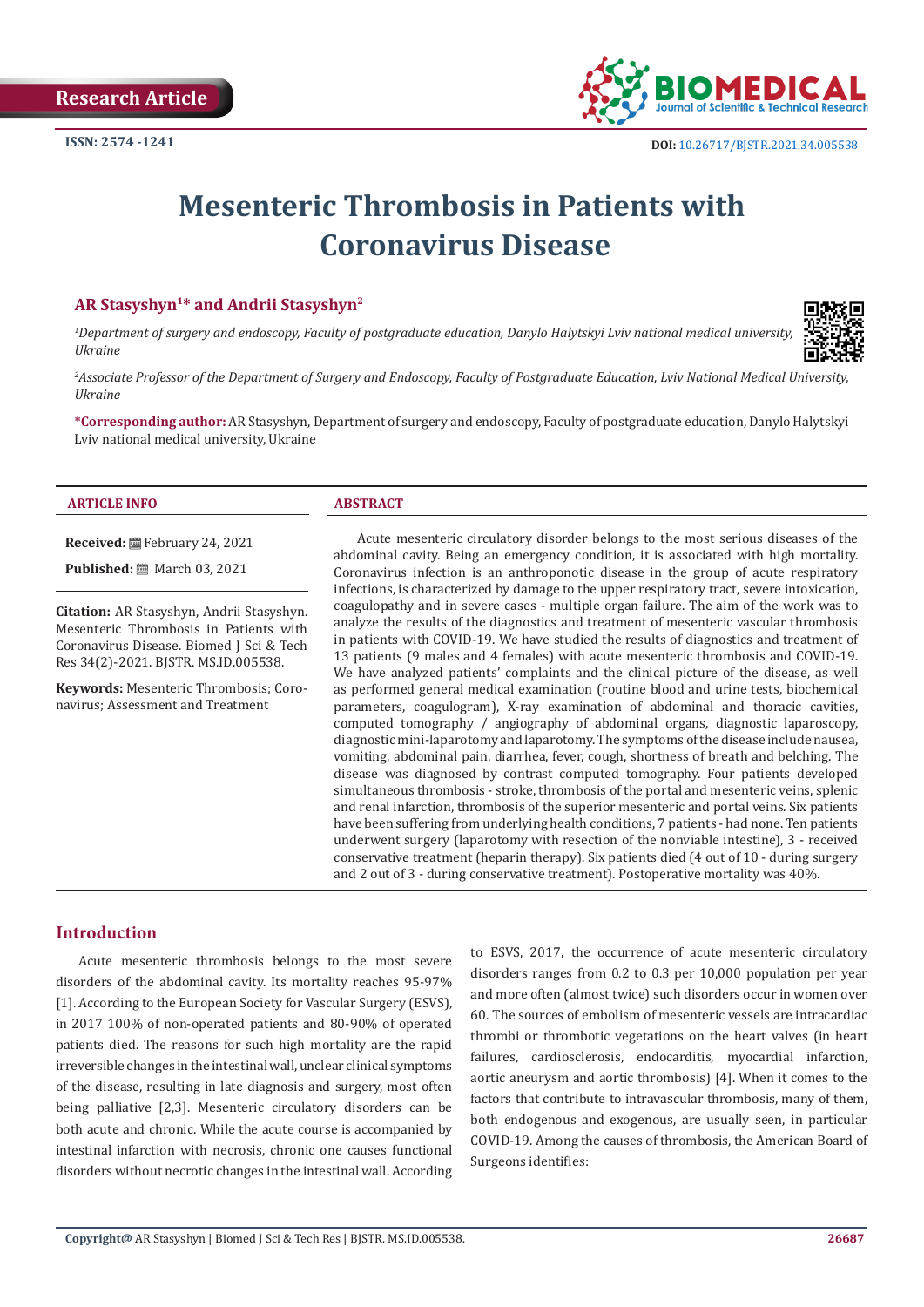a) Changes in the vessel wall related to endothelial damage, narrowing of the lumen of blood vessels as a result of its spasm, external compression, inflammation, changes in the permeability of its wall.

b) Slowing of blood flow, which includes all the changes in cardiac activity that cause vascular congestion, resulting in the development of thrombosis.

c) Changes in physical and clinical properties of blood.

Acute mesenteric thrombosis has 3 stages [5], which develop sequentially.

a) Stage I: (Ischemia) is when the arterial blood flow is completely or partially stopped. The metabolic products start accumulating immediately; they are not initially absorbed due to circulatory disorders and therefore the intoxication is insignificant.

b) Stage II: Characterized by infarction and progressive necrosis of the intestinal wall. At this stage, blood flow is relatively restored since the concomitant angiosperms disappears and the dilation of collaterals occurs. At the same time, plasma and formed elements of blood enter the intestinal lumen and abdominal cavity.

c) Stage III: (Peritonitis) is not always manifested, mainly because patients die before its development from severe intoxication, deponing of blood, severe hypovolemia and concomitant metabolic disorders.

Coronavirus infection (COVID-19) is an anthroponotic disease in the group of acute respiratory infections (ARI), which occurs in all seasons of the year and is characterized by damage of the upper respiratory tract and mild intoxication with a positive prognosis, except for some special variants - severe acute respiratory syndrome (SARS), Middle East respiratory syndrome coronavirus (MERS-CoV) and coronavirus disease 2019. In the whole world, almost 79.1 million people have fallen ill since the beginning of the pandemic (+663 thousand in these days), more than 1,7 million died (+13 429) and above 55.6 million recovered (+515 thousand) based on WHO statistics [6]. The pathogenesis of COVID-19-activated coagulopathy has several mechanisms: DIC syndrome with multiorgan failure, which occurs more often in absence of anticoagulant prophylaxis, and may happen due to septic complications [7,8]. Pulmonary intravascular coagulopathy (MicrocLOTS) is thrombosis of the microcirculatory tract, a condition accompanied by local and systemic thrombocytopenic coagulopathy. Recent pathomorphological studies have revealed thrombosis of the branches of the pulmonary artery of small and medium caliber, as well as microthrombi in the alveolar capillaries in most of lethal cases.

Thrombi in the large branches of the pulmonary artery were observed in 9-33% of cases. In contrast to the Acute Respiratory Distress Syndrome associated with influenza, microcirculatory disorders in a new coronavirus infection are characterized by endothelial damage with the destruction of the cell membrane. The main difference between SARS and COVID-19 is the presence of extrapulmonary microvascular thrombi found in the capillaries of the kidneys, intestines, and skin. It is well known that SARS-CoV-2 enters the cells by endocytosis after binding to the protein of the transmembrane angiotensin-converting enzyme-2 (ACE-2), which is expressed in cells of the lungs, heart, blood vessels, kidneys and gastrointestinal tract. Section of studies has identified viral RNA and pathogen particles in the intestine, brain, and subcutaneous vein cells [9,10]. Elevated levels of Willebrand factor in patients with severe infection can cause thrombotic microangiopathy, specifically in the intestinal vessels. The thromboinflammatory response may be mediated by endothelial damage or active macrophages, leading to a cytokine storm [11]. The aim of the work - to analyze the results of the diagnostics and treatment of mesenteric vascular thrombosis in patients with COVID-19.

# **Materials and Methods**

We have studied the results of diagnostics and treatment of 13 patients (9 males and 4 females) with acute mesenteric thrombosis and COVID-19, who underwent treatment in the Surgical clinic of Faculty of postgraduate education of Danylo Halytskyi Lviv national medical university and Lviv clinical municipal emergency hospital. The average age of the patients was 56. We have analyzed patients' complaints and the clinical picture of the disease, as well as performed a general medical examination (routine blood and urine tests, biochemical parameters, coagulogram), X-ray examination of abdominal and thoracic cavities, computed tomography (CT) / angiography of abdominal organs, diagnostic laparoscopy, minilaparotomy and laparotomy.

Statistica 10.0 (StatSoft) was used to perform statistical data analysis. Data analysis was based on three types of research:

- a) Descriptive statistics,
- b) Testing for normality of distribution,

c) Statistical significance testing of differences. The level of significance for statistical tests was chosen to be 5 %, so the null hypothesis was rejected at  $p < 0.05$  [12].

## **Results and Discussion**

Acute mesenteric ischaemia is an emergency condition, associated with high mortality. Surgical diagnosis requires a high index of suspicion and early contrast CT. The diagnosis was based on contrast-enhanced CT. Since the pathological mechanism leading to thrombosis of mesenteric vessels in COVID-19 is not well-defined today, there is a chance of direct viral invasion into the intestinal tissue, with the expression of ACE-2 on enterocytes, target receptors for SARS-Cov-2 or viral infection of endothelial cells, leading to diffuse endothelial inflammation or enhancement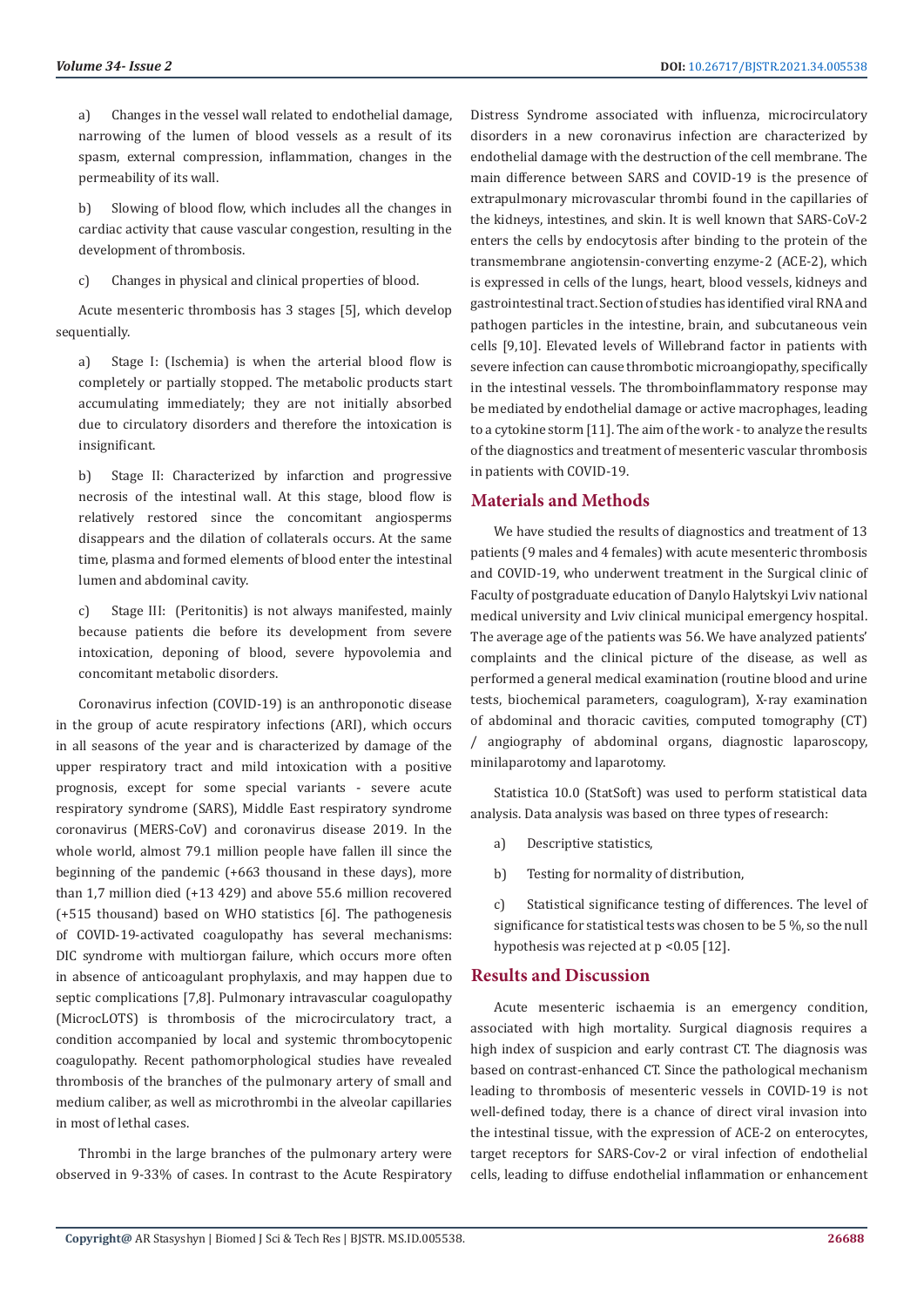of procoagulation factors such as von Willebrand factor, fibrinogen induced by a cytokine storm, causing coagulation and fibrinolysis. An additional explanation for hypercoagulation may be a large number of prothrombotic circulating macrovesicles - cytoplasmic microparticles formed from platelets or monocytes and neutrophil extracellular traps released from activated neutrophils, a mixture of nucleic DNA, histones, and nucleosomes.

Symptoms of the disease include nausea, vomiting, abdominal pain, diarrhea, fever, cough, shortness of breath and belching. The disease was diagnosed by contrast CT. Four patients have experienced a simultaneous thrombosis in other places - stroke, thrombosis of the portal and mesenteric veins, splenic and renal infarction, thrombosis of the superior mesenteric and portal veins. Six patients have been suffering from underlying health conditions but 7 patients from none. Ten patients underwent surgery (laparotomy with resection of the nonviable intestine), and 3 patients underwent conservative treatment (heparin therapy). Six patients died (4 out of 10 - during the surgery and 2 out of 3 during conservative treatment).

Postoperative mortality is 40 %. At the pre-hospital stage the following intravenous injections should be administered:

a) 150 ml of normal saline / 30,000 IU heparin and 40,000 IU of Fibrinolysin + 1 ml of 2% Omnopon or 1-3 ml of Droperidol + 1 ml of 0.1% Atropine solution + 120 ml of Neohaemodes + 200 ml of 5% Na2CO3 solution 250 ml of Rheopolyglucin + 125 ml of Hydrocortisone + 5 ml of 5% vitamin C, 1 ml of 6% vitamin B2, 1 ml of 5% vitamin B6 solution.

b) In suppressed cardiovascular activity and hypotension: Mezatone 1 ml of 1%, Norepinephrine 1.0, Cordiamine 2 ml.

c) In circulatory disorders: Strophanthin: 0.5 ml of 0.05% solution, 0.5 ml of 0.06% Corglycon solution with 20% glucose solution.

Surgical treatment according to the European Society for Vascular Surgery is as follows [9]:

a) In case of no surgery on the vessels of the peritoneum indicated, the resection of the intestine is performed within the vascular occlusion.

b) In large vascular occlusions - resection of a gut is not performed.

c) With limited damage - resection 20-25 cm from the affected area.

d) If the peritoneal blood flow can be restored during surgery, then only the obvious areas of intestinal gangrene need to be removed and the borders of the resection are closer to the necrotic tissues.

e) Surgery: thrombus- / embolectomy should be performed not later than 5-6 hours after total occlusion of the vessel.

Conservative therapy (systemic heparin therapy, thrombolysis, endovascular interventions) for mesenteric thrombosis is effective in some cases, though it can be dangerous because of the inability to assess the viability of the intestine. A good alternative is to combine conservative therapy with the laparoscopic intestine assessment. However, considering the lung damage in patients with COVID-19, pneumoperitoneum may worsen the respiratory failure. Most likely, the optimal choice can be laparotomy with intestinal revascularization and resection of non-viable segments. Early detection of mesenteric thrombosis is extremely important in this situation. The key aspect in the treatment of this complication is the vigilance of clinicians, early CT angiography, and surgical treatment. However, there is currently insufficient evidence to say for sure what treatment tactic is the most appropriate.

There is a need for qualitative clinical trials in the future to optimize the treatment and diagnostic process and as much as possible minimize mortality in patients with COVID-19 complicated by mesenteric vascular thrombosis. At the stage of intestinal ischemia, vascular surgeries have been performed. At the infarction stage - vascular surgery in combination with intestinal resection or intestinal resection only. The final decision on the nonviability of the remaining intestinal loops was made only after the vascular surgery. An important role is played by early relaparotomy in patients who underwent interventions for acute mesenteric thrombosis, with increasing necrotic changes in the intestinal wall. Relaparotomy should be performed not earlier than 8-10 hours after the initial surgery.

The key purpose of the postoperative intensive care was:

1) Correction of hemodynamic disorders, maintenance of circulating blood volume, improvement of microcirculation, circulation in the tissues.

2) Normalization of gas exchange up to the use of artificial lung ventilation.

3) Satisfying metabolic and organic needs of the body with the use of drugs of parenteral food, not less than 4000 calories. Administration of anabolic hormones is suggested.

4) Preventive and therapeutic measures for preventing renal and hepatic failure. Using inhibitors of proteolytic enzymes, vitamins, cocarboxylase in combination with osmodiuretics.

5) Measures for normalizing intestinal motility.

6) Rational antibiotic therapy for prevention of wound infection and purulent complications.